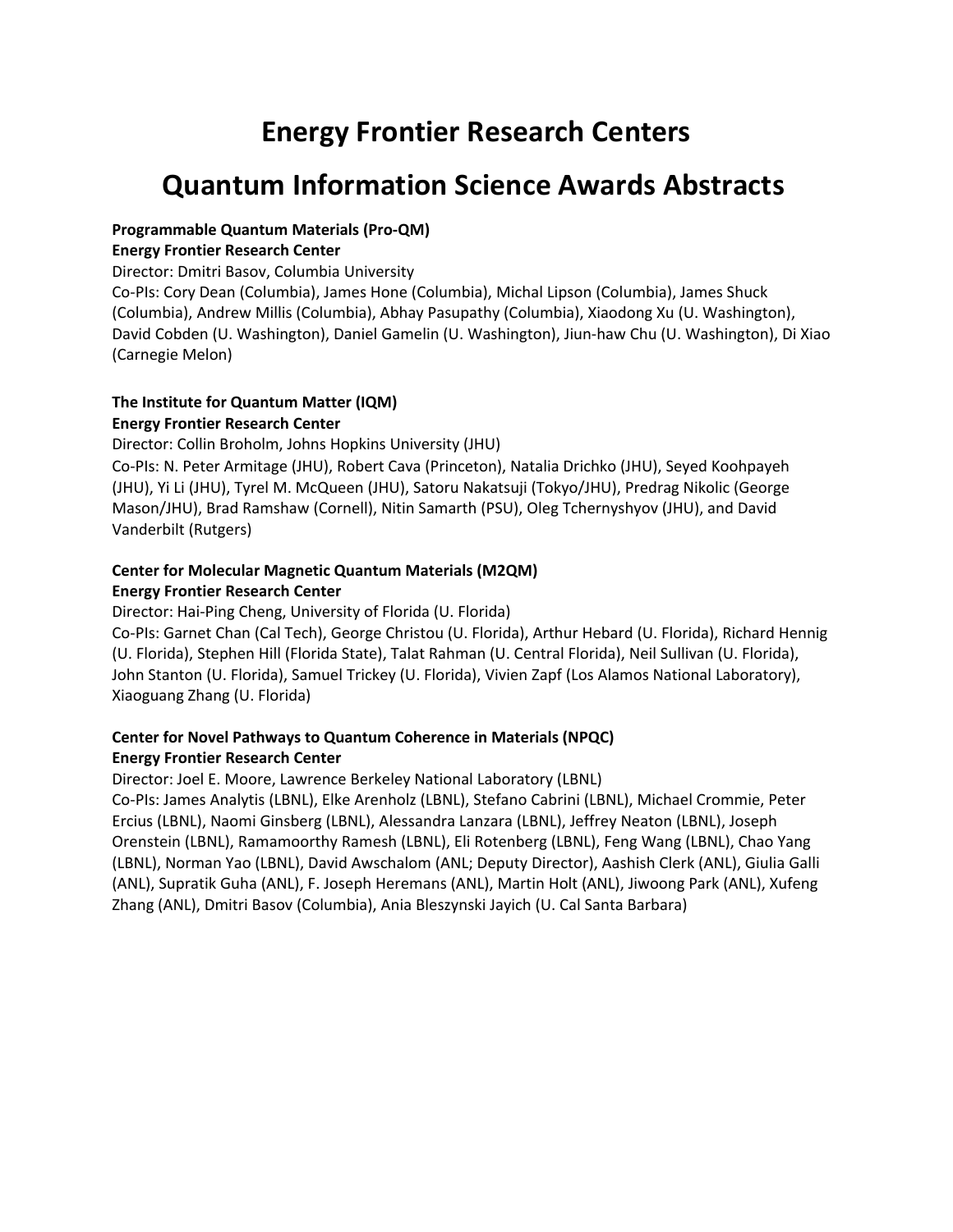**Programmable Quantum Materials (Pro-QM) Energy Frontier Research Center Director: D.N. Basov, Columbia University** 



## **Co-Investigators: Columbia University: Cory Dean, James Hone, Michal Lipson, James Shuck, Andrew Millis, Abhay Pasupathy. University of Washington: Xiaodong Xu; David Cobden, Daniel Gamelin, Jiun-haw Chu. Carnegie Melon: Di Xiao https:\\quantum-materials.columbia.edu**

*Quantum materials (QMs)* manifest the many roles of topology, dimensionality and strong correlations in defining macroscopic observables. The vision for this Energy Frontier Research Center on Programmable Quantum Materials is to discover and deploy new forms of quantum matter controllable by external stimuli, atomic-layer assembly, magnetic proximity, and nanomechanical manipulation, with the goal of effectively programming their quantum properties.

The particular materials systems we will focus on are the transition metal dichalcogenides (TMDCs) and 2D-halides, two large classes of layered van der Waals (vdW) solids combining a vast range of properties with an unprecedented degree of controllability. The key novelty of the Pro-QM approach is developing strategies for transforming QMs into desired states with tailored quantum properties not attainable in common metals or semiconductors. In parallel, we will investigate the formation of on-demand macroscopic coherent states. Pro-QM will engineer coherent phenomena and robust quantum fluids formed by excitons and exciton-polaritons in vdW heterostructures. The research objectives rely on two cross-cutting themes: *i)* creation of new tailored materials and architectures hinging on combinations of vdW atomic layers assembled in complex heterostructures; and *ii)* transformative advances in experimental imaging tools for probing optoelectronic and magnetic properties at native length- and time-scales.

This ambitious program calls for an outstanding team with diverse and complementary expertise. Our team combines emerging (untenured) leaders together with senior researchers with extensive track records of collaborative and impactful research underpinning the field. Guided by concrete and compelling scientific goals and technical approaches, this team will act as cohesive squad in which all members have well defined roles.

*The impact.* The goals of Pro-QM EFRC are daring in their experimental and intellectual reach, and promise disruptive impact on a range of Grand Challenges for fundamental energy research. A concerted EFRC effort is imperative for making the desired leaps. Every element of the Pro-QM program is related to novel ways of controlling, detecting, processing and transmitting information in complex structures in fundamentally new and energy efficient ways, an outcome with major societal impact.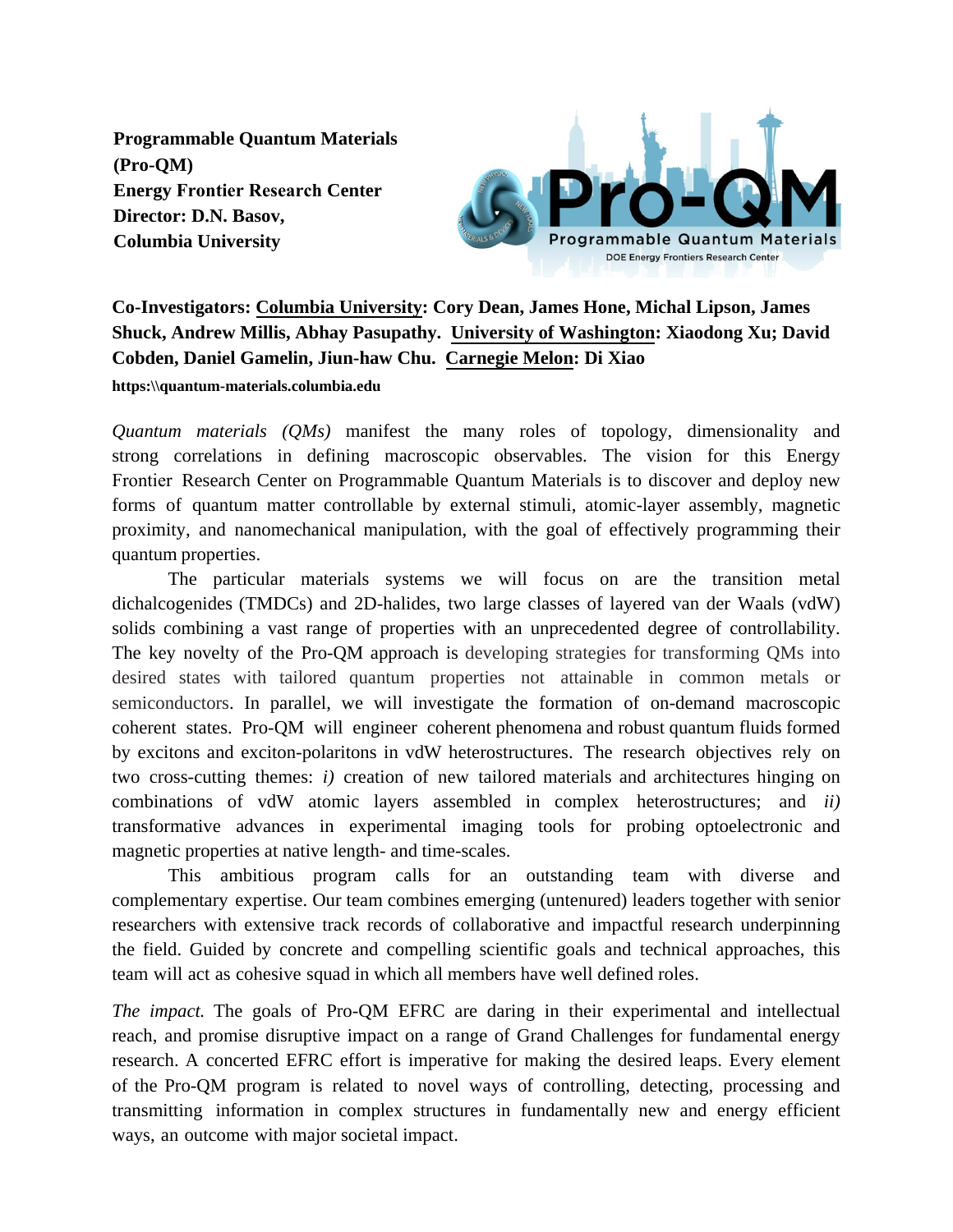### **The Institute for Quantum Matter (IQM) Energy Frontier Research Center**

*Collin Broholm (EFRC Director, Johns Hopkins U.), N. Peter Armitage (JHU), Robert Cava (Princeton), Natalia Drichko (JHU), Seyed Koohpayeh (JHU), Yi Li (JHU), Tyrel M. McQueen (JHU), Satoru Nakatsuji (Tokyo/JHU), Predrag Nikolic (George Mason/JHU), Brad Ramshaw (Cornell), Nitin Samarth (PSU), Oleg Tchernyshyov (JHU), and David Vanderbilt (Rutgers)*

The discovery and characterization of quantum materials is one of the grand challenges of  $21<sup>st</sup>$  century physical science. New materials, developed though a deep understanding of their underlying physics, will play an essential role in extending the information technology revolution and confronting the unprecedented growth in global energy needs. Despite many important advances, quantum materials continue to present deep fundamental challenges. How can we predict and control the collective properties of  $10^{23}$  electrons in a solid? What novel quantum dominated states of matter, and electronic and magnetic properties may ensue? The opportunities for fundamental discoveries that could transform technologies are bountiful as we extend our ability to understand and control collective quantum phenomena in materials.

The Institute for Quantum Matter Energy Frontier Research Center consists of a collaborative team of scientists that spans the materials-by-design triad of materials discovery and synthesis (single crystals and thin films), advanced experimentation (neutron scattering, optical spectroscopies, transport, ultrasound, and high magnetic field techniques) and theory (analytical and numerical). The Institute is pursuing four types of quantum matter that have not previously been realized: **Topological magnetic semimetals, quantum spin liquids, monopole superconductors, and axion insulators.** Each target presents distinct challenges with deep intellectual connections. There are also crosscuts between areas in terms of the techniques and methods used so that successes in one area advance others.

As we make progress in the realization and characterization of quantum materials, their unique physical properties present opportunities for breakthrough applications in energy and information. These include practical superconductivity for energy storage and distribution, materials with emergent quantum coherent particles for quantum information processing, systems that afford the possibility to control magnetic degrees of freedom with electrical drive, and new platforms for energy efficient electronics. IQM is motivated by the fundamental challenges that correlations and topology present but as our understanding of interacting electrons progresses, we shall also bring the application potential of quantum materials into focus.



**The IQM mission**: To realize, understand, and control revolutionary quantum materials and structures where quantum effects such as entanglement and coherence find collective macroscopic manifestations.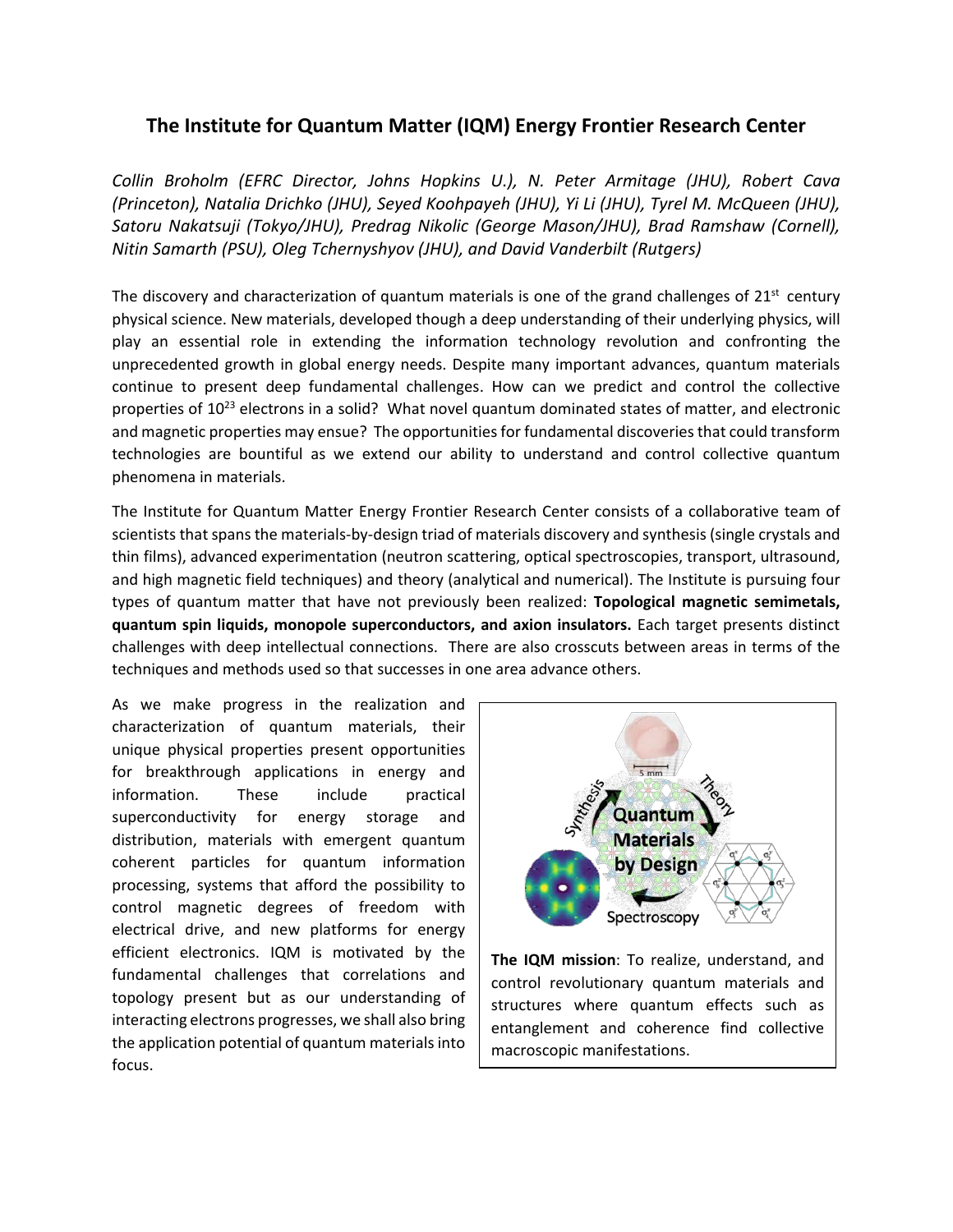# **Center for Molecular Magnetic Quantum Materials (M2QM) Energy Frontier Research Center Director: Hai-Ping Cheng<sup>1</sup> Co-PIs: Garnet Chan<sup>2</sup> , George Christou<sup>1</sup> , Arthur Hebard<sup>1</sup> , Richard Hennig<sup>1</sup> , Stephen Hill<sup>3</sup> , Talat Rahman<sup>4</sup> , Neil Sullivan<sup>1</sup> , John Stanton<sup>1</sup> , Samuel Trickey<sup>1</sup> , Vivien Zapf<sup>5</sup> , Xiaoguang Zhang<sup>1</sup>**

<sup>1</sup>University of Florida, <sup>2</sup>California Institute of Technology, <sup>3</sup>Florida State University, <sup>4</sup>University of Central Florida, <sup>5</sup>Los Alamos National Laboratory

Cloud computing and ultra-high performance computing consume enormous amounts of electrical power cooling the machines. The ones and zeros of binary arithmetic are switched physically by moving electrons through circuits. Moving these electric charges with an electric field consumes power. When billions of circuits all move electrons in a modern computer, there is an enormous power consumption, hence enormous waste heat. But what if we could represent the binary numbers with some sort of switchable physical phenomenon that does not require moving charges in an electric field and thus reduce heating? Magnetic hard drives use switchable magnetic polarization (up and down) to store digital bits. Switching magnetic polarization does not require moving any charge. But magnetic memory devices are difficult to integrate into a circuit, because reading and writing the bits usually requires applying a magnetic field. The central quest of the  $M^2QM$  project is to achieve this magnetic switching at the scale of molecules and allow switching and reading with an electric field.

Multiple challenges exist. Magnetism is a quantum mechanical property. That leads to the concept of "quantum materials". These are materials in which quantum mechanics is important not just for holding the material together and giving it properties (metal or semiconductor, hard or soft, etc.), but also for being the fundamental origin of usable atomic-scale phenomena. Our study of quantum materials is focused on a wide variety of inter-connected interactions, including magnetic interactions, magnetoelectric interactions and molecule-substrate interface interactions, in a new class of magnetic molecular quantum compounds and in a large group of materials that are made of single-molecule magnets. Both groups contain transition metal atoms as the magnetic centers. These materials can exhibit simultaneous changes in the crystal structure, the electric polarization, and magnetization, making them good candidates for electromagnetic manipulations. This property has the name of "multi-ferroic" materials. In a conventional material, application of an electric field changes the polarization. In a multi-ferroic, this change then in turn changes the magnetic state. Clearly multiferroism is a route to electrically switch a magnetic molecule.

The eight theorists and computationalists on the  $M^2QM$  team, equipped with a nearly complete computational toolbox and working in close collaboration with experimentalists, will build models to simulate spin state control and multi-ferroism and investigate key approximations for accuracy. The four experimenters will synthesize magnetic molecules and characterize them, then assemble them onto substrates and probe their controllability and responses. This research will go a long way to answering two key Department of Energy questions: "*How do we control material processes at the level of electrons?* and "*How do we design and perfect atom- and energy-efficient synthesis of revolutionary new forms of matter with tailored properties*?" M<sup>2</sup>QM thus will lay the ground work for molecular magnetic quantum materials for advanced, low-power digital devices.